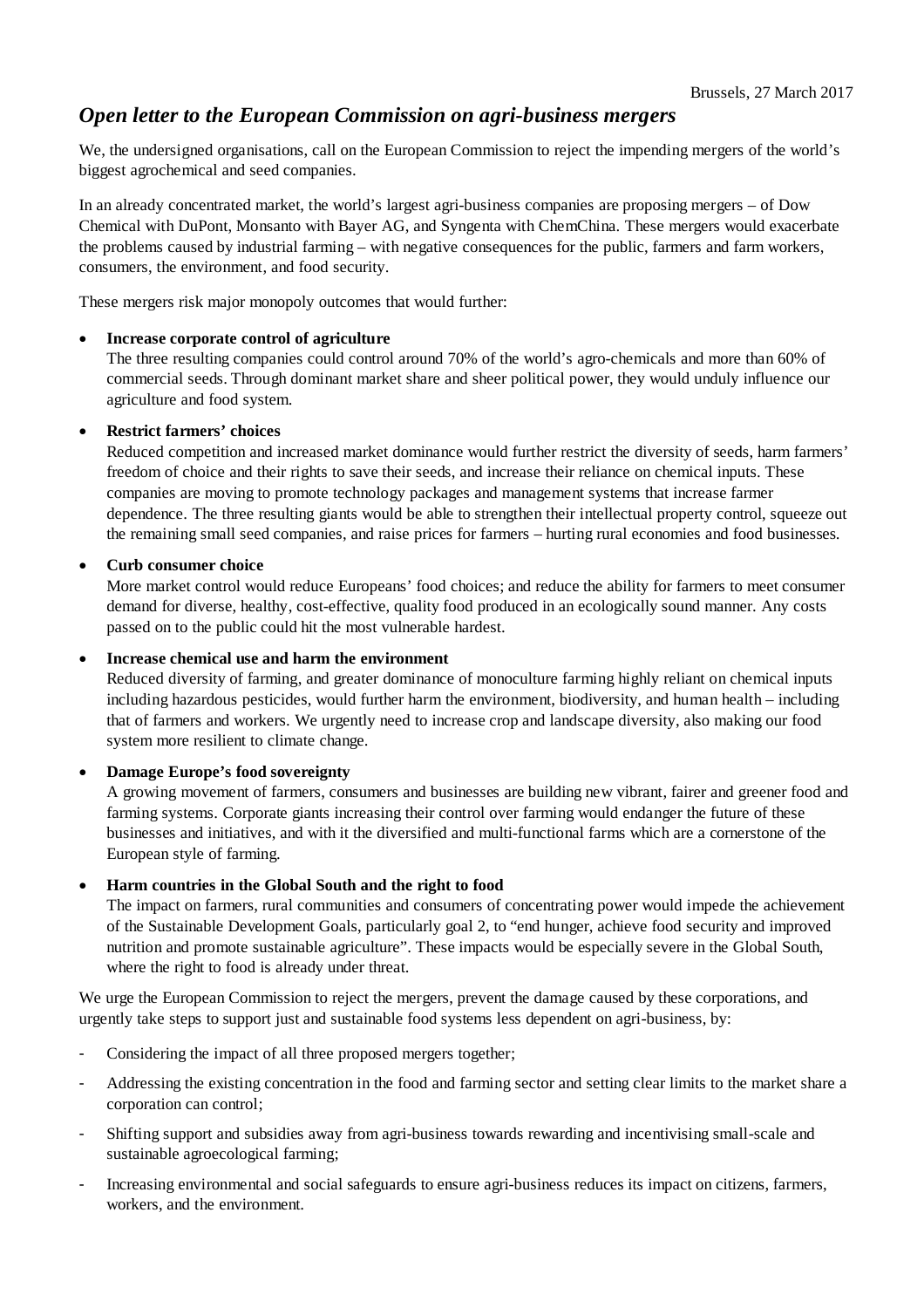Yours sincerely,

Magda Stoczkiewicz Director, Friends of the Earth Europe Tel: +32 2893 1001, magda.stoczkiewicz@foeeurope.org

## *On behalf of the undersigned :*

**International & EU** ACT Alliance EU ActionAid Avaaz Bee Life European Beekeeping Coordination BirdLife Europe CIDSE Compassion in World Farming **CONCORD** Dachverband Kulturpflanzen- und Nutztiervielfalt e.V. ECOAR))) EFFAT (European Federation of Food, Agriculture and Tourism Trade Unions) European Coordination Via Campesina European Environmental Bureau European Secretariat of the World March of Women Fair Trade Advocacy Office (FTAO) Food & Water Europe Friends of the Earth Europe **GRAIN** Greenpeace IFOAM EU Pesticide Action Network (PAN) Europe SAVE Foundation Slow Food SumOfUs Transnational Institute (TNI) WeMove.EU

#### **Austria**

Get Active - for a Sustainable Planet GLOBAL 20000 Welthaus Diözese Graz-Seckau ZIMD

## **Belgium**

Aardewerk Africa Europe Faith & Justice Network (AEFJN) CADTM Belgique Climaxi CNCD-11.11.11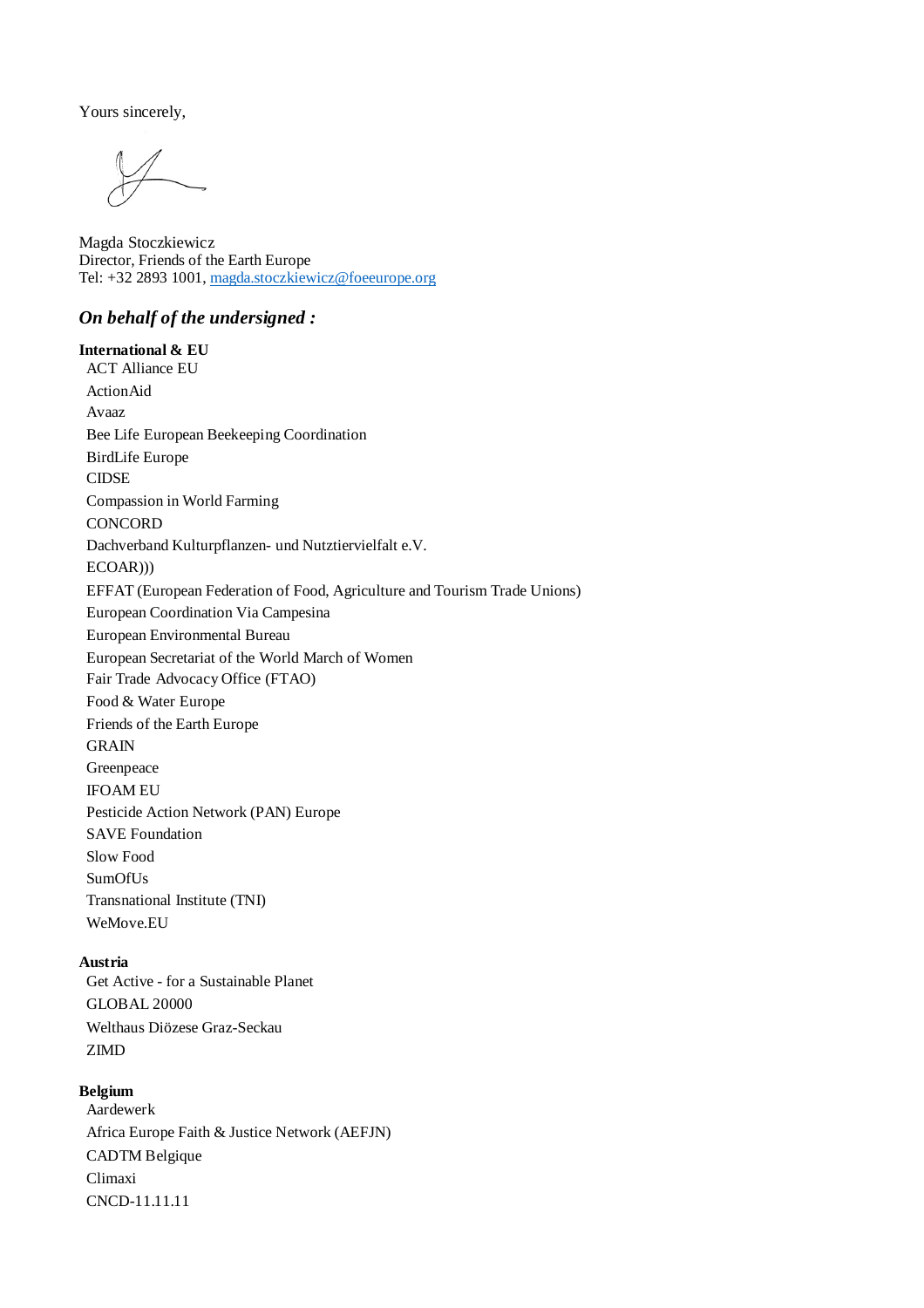Collectif Stratégies Alimentaires (CSA) FUGEA (Fédération Unie de Groupements d'Eleveurs et d'Agriculteurs) Inter-Environnement Wallonie Les Amis de la Terre Belgique Mouvement d'Action Paysanne (MAP) Mouvement politique des objecteurs de croissance (mpOC) Netwerk Zelf Zaden Telen Quinoa SOS Faim Belgique Woningen123Logements "Cense équi'voc" asbl

#### **Bosnia & Herzegovina**

Center for Environment

#### **Bulgaria**

Balkan Institute for Labour and Social Policy Za Zemiata

## **Croatia**

Brod Ecological Society-BED Centar za mirovne studije Centar za zdravo odrastanje Mali Losinj Code for Croatia EKO Ekološko društvo Oroslavje Eko-Eko GONG Udruga za samozastupanje UOKOLO udruga za građanstvo okoliša Zelena akcija/FoE Croatia Zeleni dan Zeleni Osijek Ženska mreža Hrvatske

# **Cyprus**

Friends of the Earth Cyprus

#### **Czech Republic**

AREA viva, z.s. - spolek pro ekologii a zemědělství Asociace Místních Potravinových Iniciativ, o.p.s. Ekumenická akademie, z. s. Hnutí DUHA PRO-BIO LIGA, pobočný spolek Záhony Pro Skolky (Gardens for Schools)

#### **Denmark** NOAH

**Estonia** Estonian Green Movement

#### **France**

ActionAid France - Peuples Solidaires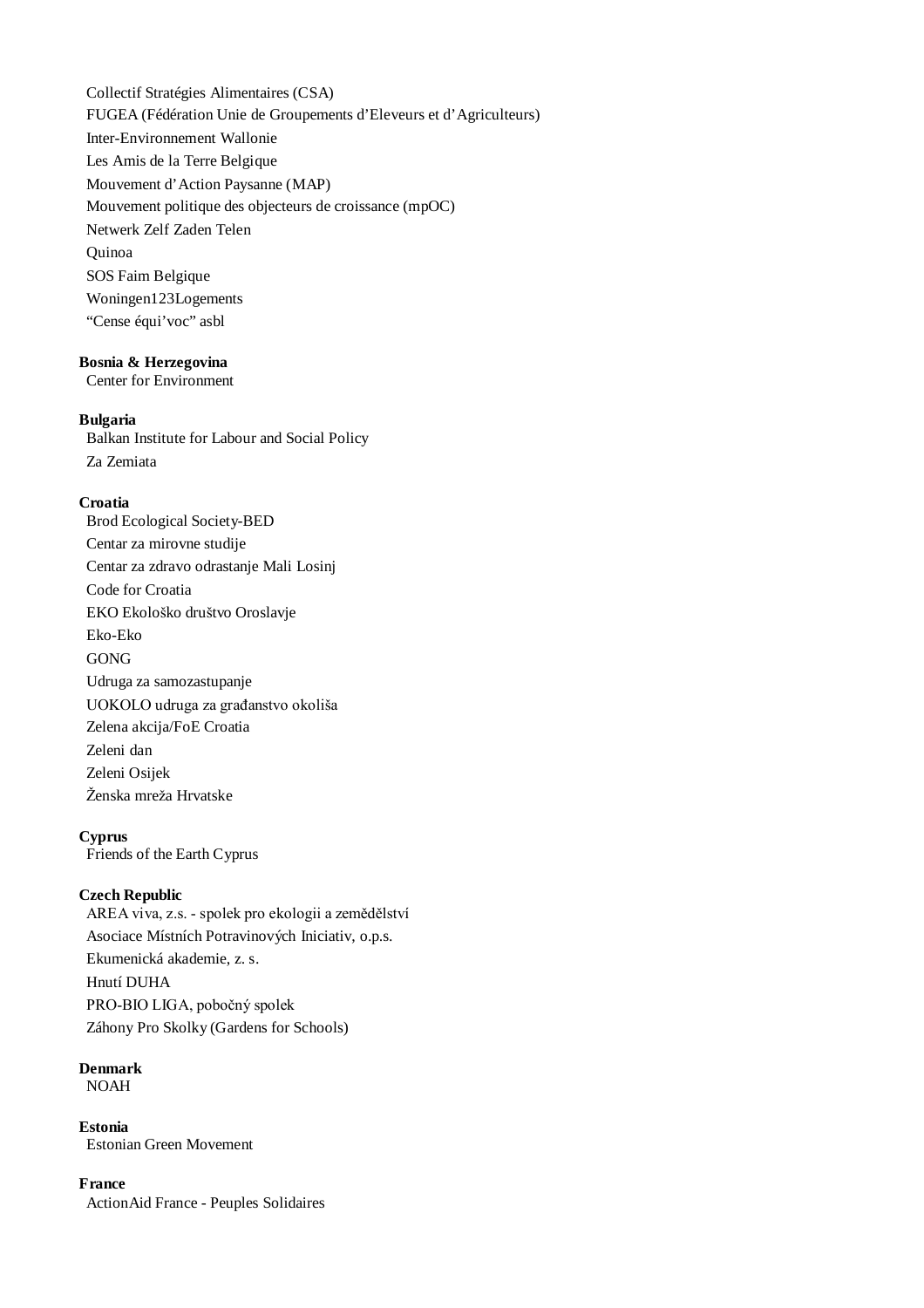Amis de la Terre France Attac France CCFD-Terre Solidaire Comité pour l'Abolition des Dettes illégitiMes (CADTM) Confédération paysanne

## **Germany**

Agrar Koordination AGRECOL (Verein zur Förderung standortgerechter Nutzung in Afrika, Asien, Lateinamerika und Osteuropa) Aktion Agrar Arbeitsgemeinschaft bäuerliche Landwirtschaft (AbL) e.V. BI lebenswertes Korbach e.V. Biosicht Redaktionsbüro Bluepingu e.V., Nürnberg Bund für Umwelt und Naturschutz Deutschland (BUND) Bündnis für gentechnikfreie Landwirtschaft Niedersachsen, Bremen, Hamburg FDCL - Forschungs- und Dokumentationszentrum Chile-Lateinamerika e.V. Förderverein Trostberger Rosengarten e.V. Forum Umwelt und Entwicklung / NGO Forum on Environment and Development Gen-ethisches Netzwerk e.V. INKOTA-netzwerk e.V. Interessengemeinschaft gegen Nachbaugebühren (IG-Nachbau) Kampagne Meine Landwirtschaft / Wir haben es satt! Klimagarten Tübingen Naturschutzbund Deutschland (NABU) e.V. Obst- und Gartenbauverein Bengel e.V. Pestizid Aktions-Netzwerk e.V. (PAN Germany) Querbeet Leipzig Rebsortenarchiv Südpfalzweinberg Rettet den Regenwald e. V. Rosa Rose Gemeinschaftsgarten Save Our Seeds Slow Food Deutschland e. V. Ton, Steine, Gärten e.V. Umweltinstitut München e. V. Verein zur Erhaltung der Nutzpflanzenvielfalt e.V. Zukunftsstiftung Landwirtschaft

## **Hungary**

Beklen a Nagykunsági Civil Társadalomért Alapítvány Beretzk Péter Természetvédelmi Klub Bodrog Association Bors Foundation Börzsöny - Ipoly-mente Polgári Természetőrség Cserhát Értékeiért Alapítvány EcoOne Hungray E-misszió Természet- és Környezetvédelmi Egyesület Energia és Környezet Alapítvány Fauna Foundation for Animal Welfare and Nature Protection Forrásvíz Természetbarát Egyesület Giligán Egyesület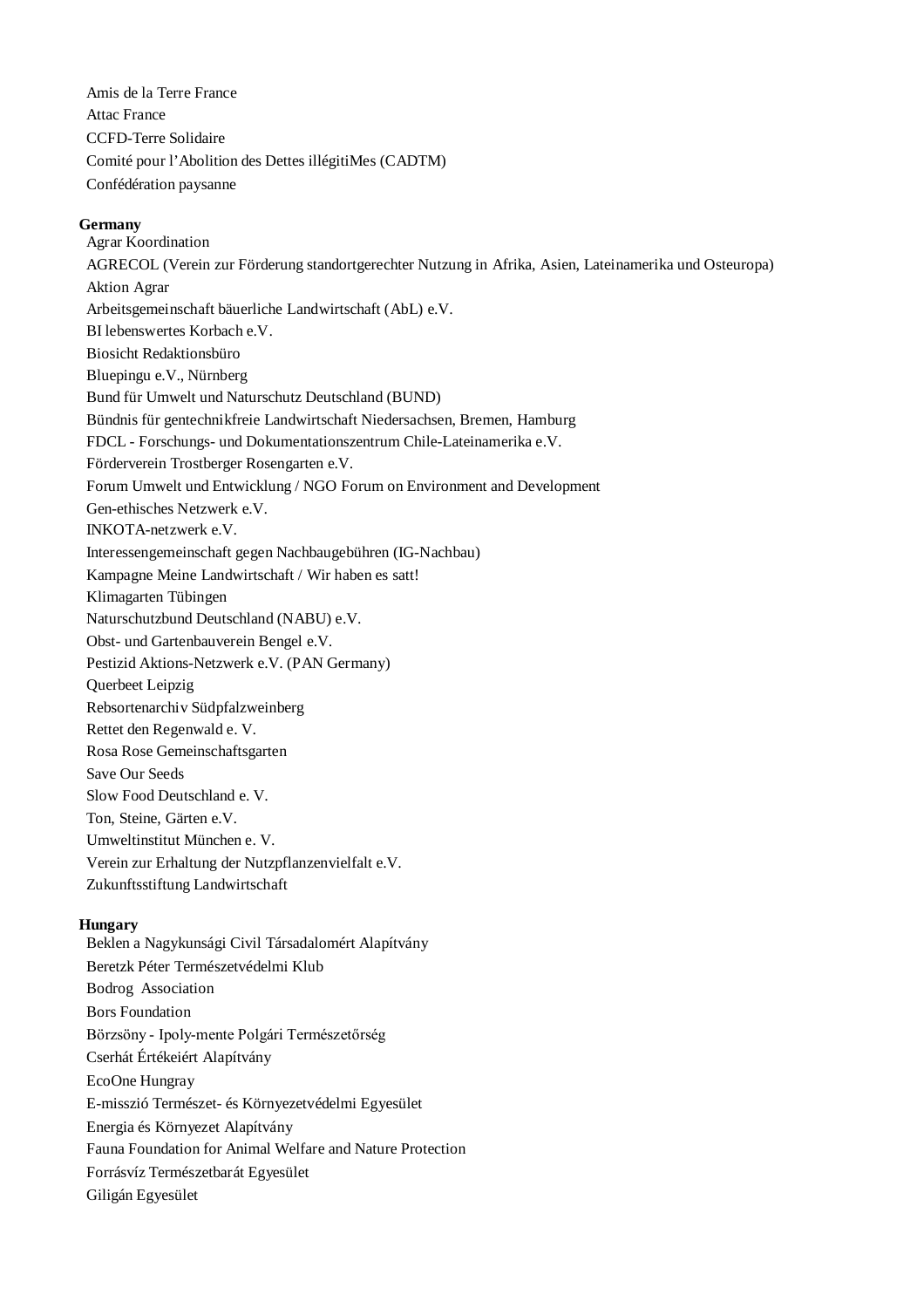Göcsej Természetvédelmi Alapítvány Green Island Circle Nature Examining Public Association Herman Ottó Természetvédő Kör Holocén Természetvédelmi Egyesület Hungarian Climate Alliance Kalocsakörnyéki Környezetvédelmi Egyesület Magosfa Foundation for Environmental Education and Eco-tourism Magyar Természetvédők Szövetsége (MTVSZ) / National Society of Conservationists Ökorégió Alapítvány a Fenntartható Fejlődésért Polyán Egyesület Reflex Environmental Association Small Communities Programme (Kisközösségi Program) Tanácsadók a Fenntartható Fejlődésért - Towards Sustainability Association Zöld Akció Egyesület Zöld Kapcsolat Egyesület Zöld Kör Green Women Közép-magyarországi Zöld Kör

#### **Ireland**

Friends of the Earth Ireland

## **Italy**

FOCSIV (Federazione Organismi Cristiani di Servizio Internazionale Volontario) Legambiente Mani Tese Navdanya International

#### **Latvia**

Green Liberty (Zala briviba)

#### **Malta**

Friends of the Earth Malta

## **Netherlands**

ASEED Europe Both ENDS Hivos ICCO Cooperation Milieudefensie Slow Food Nederland SOMO, Centre for Research on Multinational Corporations

#### **Norway**

Naturvernforbundet

## **Poland**

Polski Klub Ekologiczny Stowarzyszenie Ekologiczno-Kulturalne ZIARNO

### **Portugal**

Campo Aberto - Associação de Defesa do Ambiente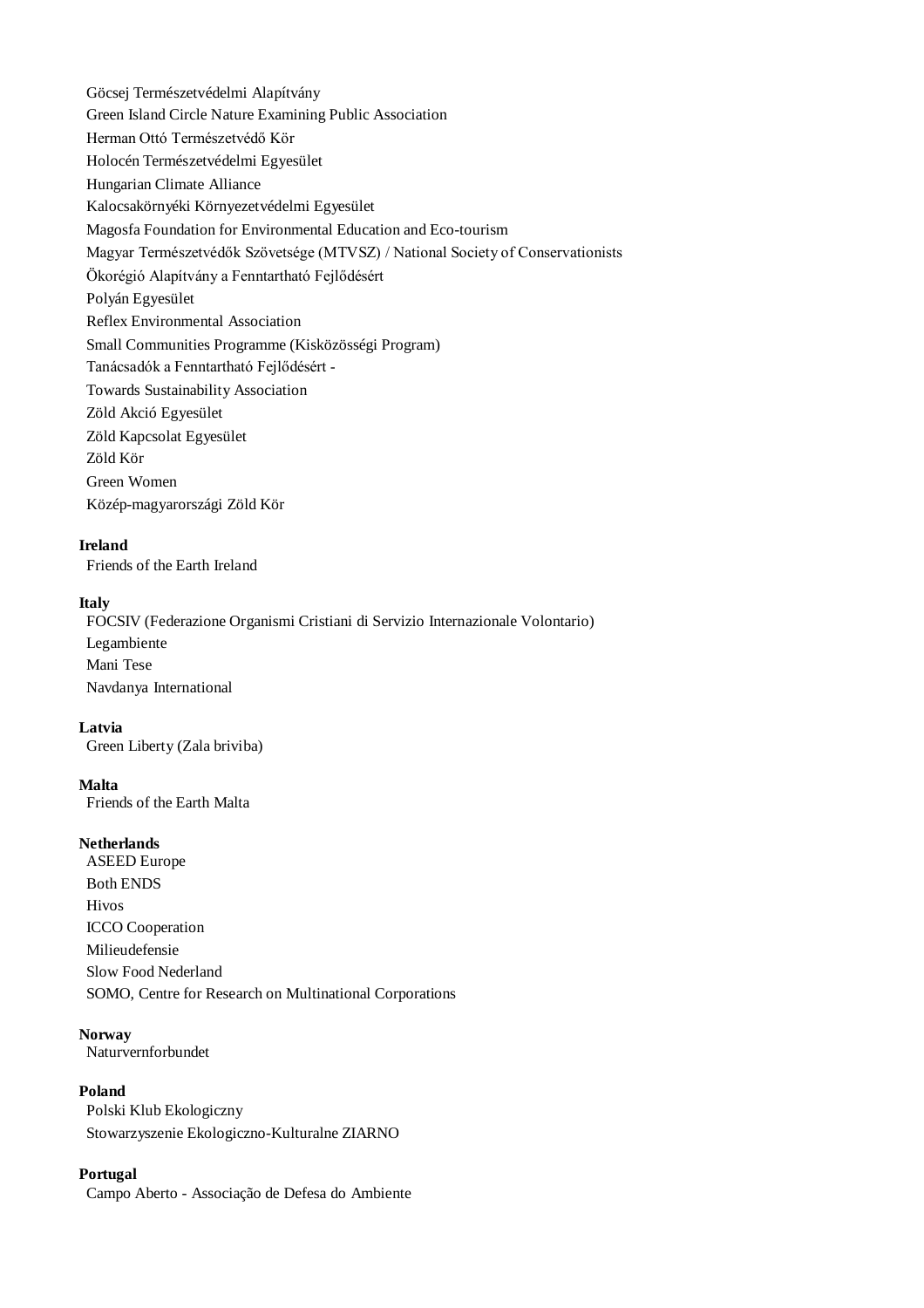Portuguese GM Free Coalition (Plataforma Transgénicos Fora)

#### **Russia**

The Russian Social-Ecological Union

#### **Spain**

AEA-Madrid asociación educación ambiental de Madrid Aicar-Adicae, Organización de consumidores críticos, responsables y solidarios Amigos de la Tierra ASiA-Associació Salut iAgroecologia Asociación Marisatsa Asociación Vida Sana ATTAC España AUPA BioAlai Centro de Estudios Rurales y de Agricultura Internacional Colectivo Asamblea del Bien Común Ecologistas en Acción Ekoactivo educación ambiental EQUO ESPEM Garua S. Coop. Mad Germinando Coc Coop Mad La Garbancita Ecológica S. Coop. Mad. de Consumo Responsable Agroecológico Plataforma contra la especulación de Candeleda Plataforma Rural Red de semillas de Aragon ReHd Mad! Red huertos urbanos comunitarios de Madrid Butroi Bizirik-en Transicion (BBT) Lur Gozo

#### **Sweden**

Solidarity Sweden - Latin America (SAL)

#### **Switzerland**

Arbeitsgruppe Schweiz Kolumbien ask! Brot für alle MultiWatch ProNatura Public Eye SAG Schweizer Allianz Gentechfrei **SOLIFONDS** SWISSAID

## **UK**

Biofuelwatch Ethical Consumer Research Association Friends of the Earth England, Wales, Northern Ireland Global Justice Now GMWatch Landworkers Alliance Nuclear Consulting Group